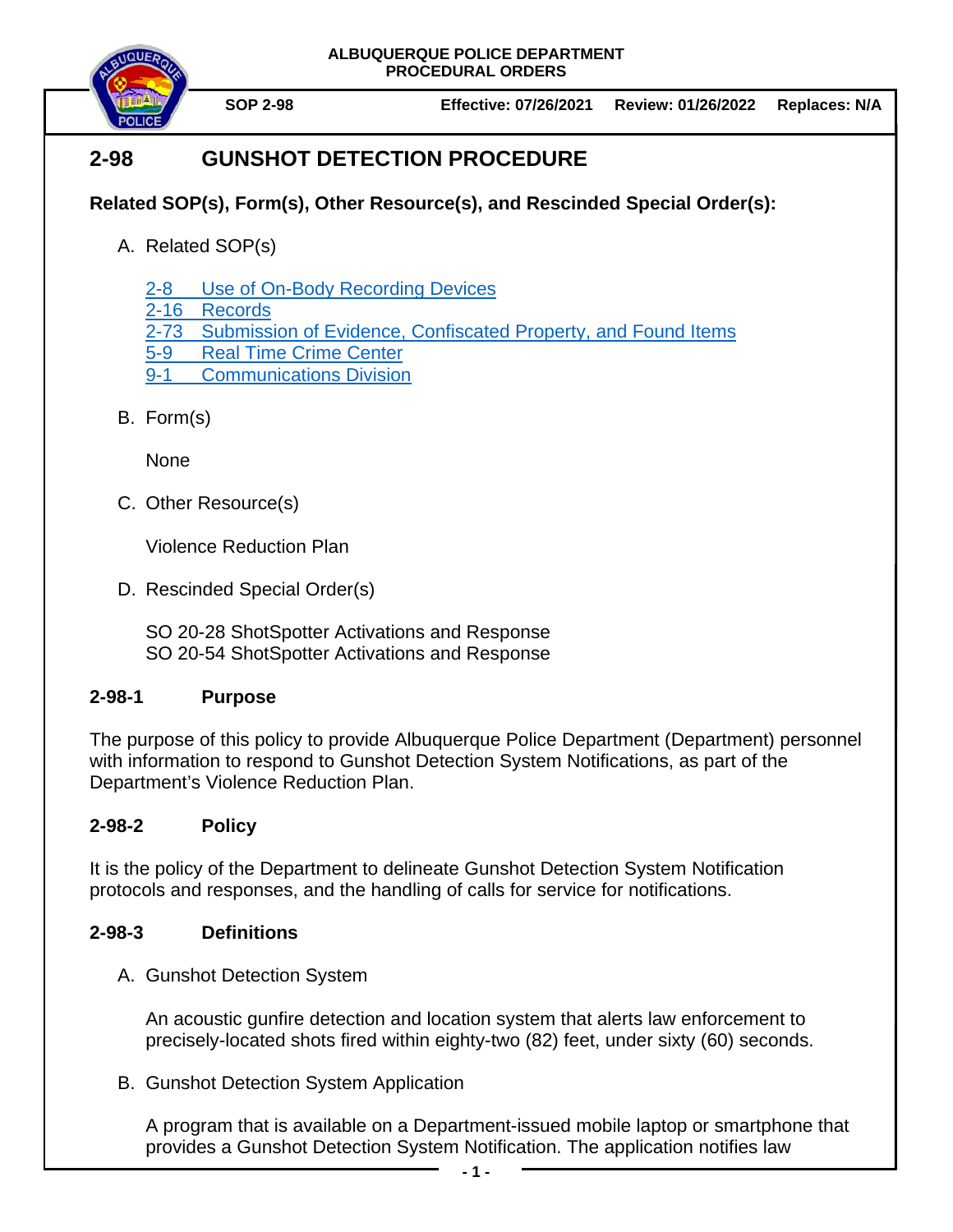

they shall request that the ECC Dispatcher add comments to the call for service in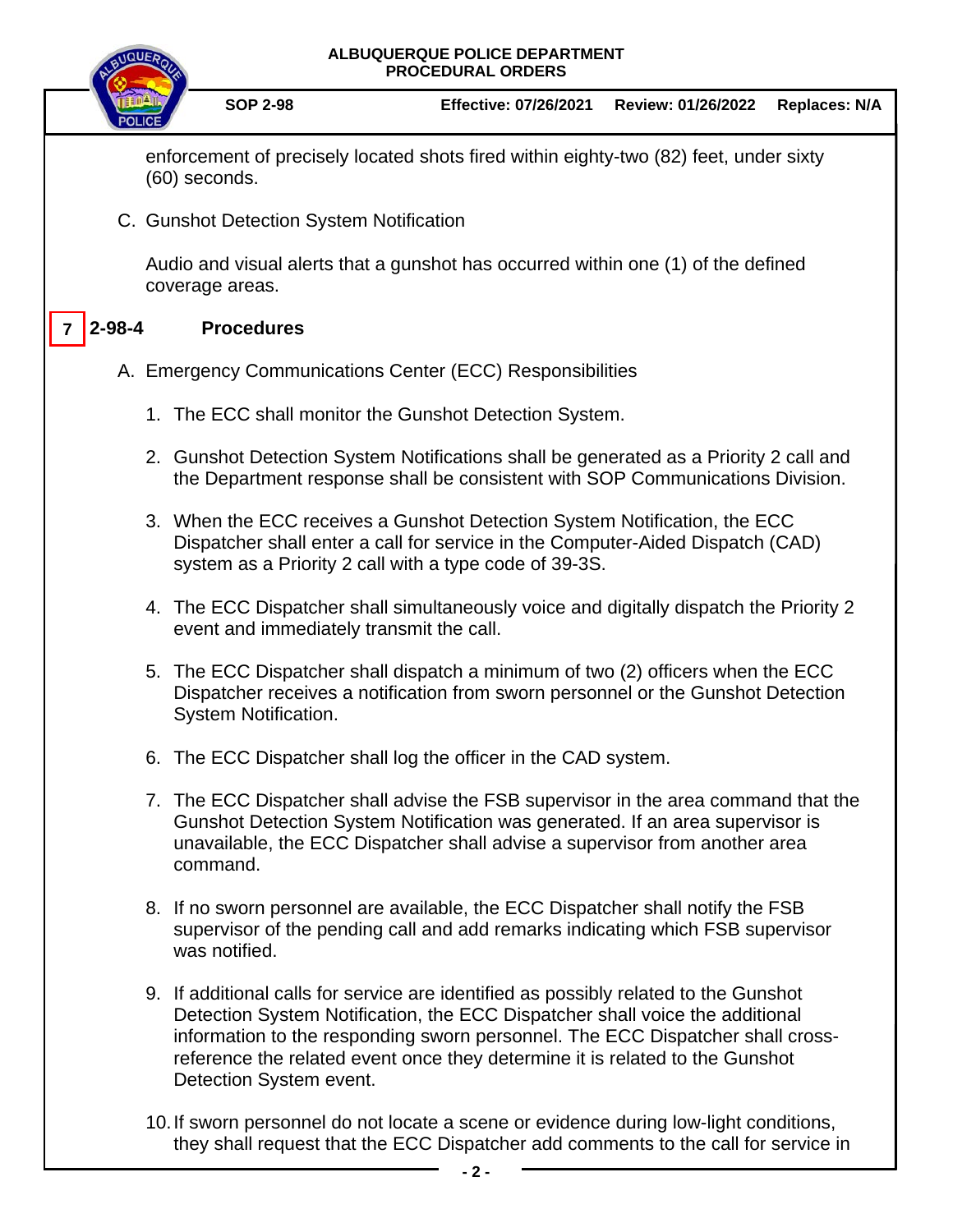#### **ALBUQUERQUE POLICE DEPARTMENT PROCEDURAL ORDERS**

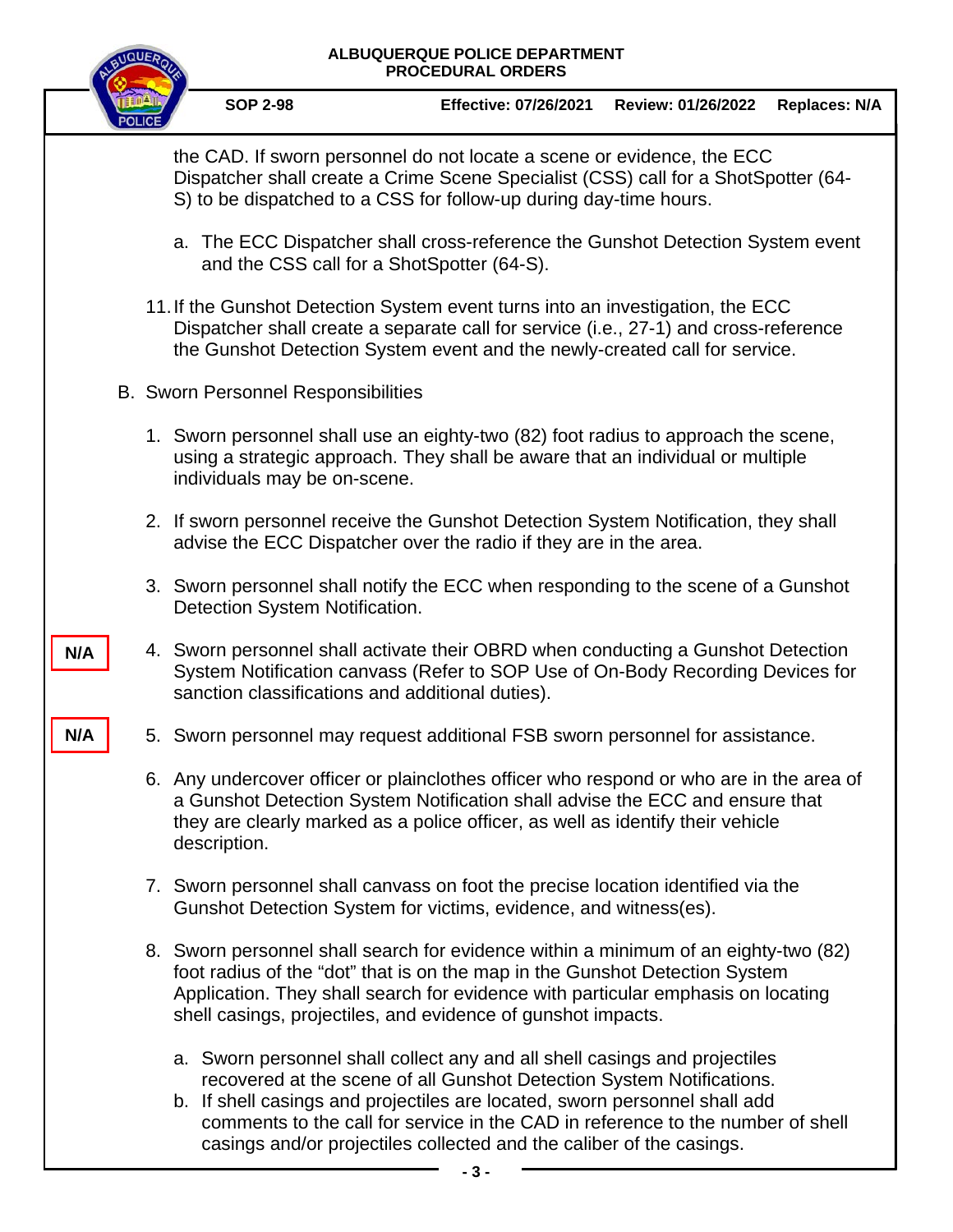#### **ALBUQUERQUE POLICE DEPARTMENT PROCEDURAL ORDERS**